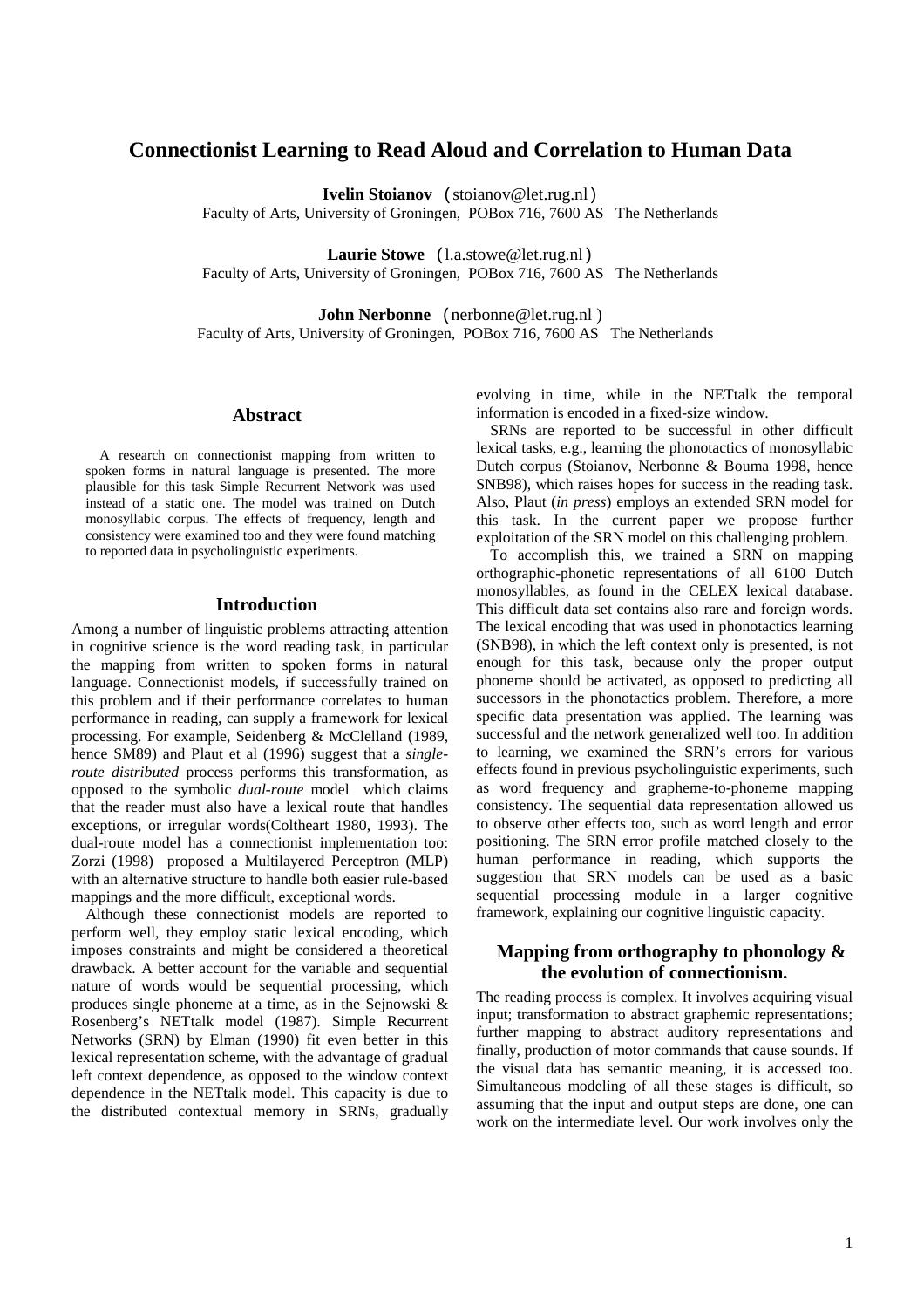mapping from abstract graphemic representations to abstract phonetic representations. Therefore, hereafter by 'reading', we will mean this mapping.

Since the first successful connectionist system that transformed text to phonemes – the NETtalk (Sejnowski  $\&$ Rosenberg 1987) – a number of other connectionist architectures that model the human reading process have been suggested. Among these, Seidenberg & McClelland (1989) and Plaut, McClelland, Seidenberg & Patterson (1996), have been influential on connectionist NLP research (e.g., Milostan & Cottrell 1998; Harm 1998). A connectionist model that takes the opposite side of the *single route* / *dual-route* controversy was proposed by Zorzi (1998), who suggests that the MLP might benefit from an extra set of connections, from the input to the output layer. This extra set of connections is interpreted as a second "route", similar to the Grapheme-to-Phoneme-Conversion (GPC) rules (Coltheart 1978). The information flow through the standard hidden layer is expected to interpret the more complex mappings, or exceptional words.

All these models are based on the general PDP postulates of using distributed representations and distributed knowledge, principles that stem from our neural system. Connectionist models benefit other useful properties too – generalization for unseen data, noise resistance, etc. – which are considered hard for symbolic systems.

An important divergence between NETtalk and the latter models is the employed lexical representation. In NETtalk, which is a static feedforward MLP, words are represented sequentially to the network, one letter at a time, together with a context of a few letters surrounding the letter to be pronounced. The network is trained to produce the phoneme that corresponds to the current letter and context. In contrast, the models in SM89, Plaut et al. (1996) and Zorzi (1998) explore static lexical representations, where words are presented to the NN at once and the corresponding phonologic representations are produces at once, too.

The SM89 model uses representation based on triples of graphemes and phonemes: "Wickelfeatures". In the input pattern correspondent to a given word, active orthographic Wickelfeatures will be those, which are a sub-part of the input word. The output phonetic encoding is similar. The model used 400 input orthographic units and 460 output phonetic units. This representation raises the necessity of a complex feature encoder and decoder.

The connectionist models proposed in Plaut et al (1996) are a feedforward MLP and an attractor NN (an extension of MLP with a recurrent layer at the output, which aimed at more precise targeted identification). They explore an alternative static data representation, which accounts for the spelling-to-sound regularities of English monosyllabic words. In this representation, there are slots for the onset and coda consonants and the vowels of the nucleus. By observing the existing graphotactic and phonotactic restrictions in the orthographic and phonetic onset, nucleus and coda representations, the authors manually constructed reduced input and output representations with 105 input

grapheme and 61 output phoneme units. These units stand for a limited number of orthographic and phonetic onsets, nuclei and codas. After a number of successful experiments on learning a orthography to phonology mapping, their claim is that this connectionist model and lexical representation can account for the basic abilities of skilled readers to pronounce correctly both regular and exceptional items, while still generalizing to novel items. In addition, network error profile with respect to word frequency and grapheme-to-phoneme mapping consistency were tested against human performance in reading. For this purpose, reading latencies were considered to correspond to network error (in MLP) or to the time required for the network to settle to a stable output pattern (in attractor NN model). The experiments and mathematical analysis explain how the networks succeeded in handling quasi-regular domains (both regular and exception words) and producing frequency and consistency interactions exhibited by humans. In spite of this, in natural languages language objects are dynamic, including the words in their orthographic and phonetic representations, which has been dismissed by unjustified application of one of the Hinton' s principles about connectionist models:

For processing to be fast, the major constituents of an item should be processed in parallel. (Hinton 1990)

Words have constituents (graphemes or phonemes) that are inevitably encountered in a strictly sequential fashion, therefore, words should be processed sequentially. Phonemes span time too, but dealing with words, we can consider the phonemes as static objects and process them in parallel. As far as the graphemes are concerned, one might argue that in reading we perceive visual objects larger than single graphemes, e.g., words. But this is done by skilled readers, possibly by use of some extra mechanisms. Beginners initially read one letter at a time (or group of letters) therefore the models should account for this.

Given this, there is nothing wrong with the NETtalk model, which was criticized in Plaut et al (1996) because of the Hinton's principle. Nevertheless, NETtalk has another problem, based on the fixed limited context. The network would not map correctly two words with different phonetic representations, which differ somewhere beyond the temporally shifting graphemic context scope. A model that is theoretically able to handle such dependencies is Simple Recurrent Networks (Elman 1990), where the output of the network depends on the whole left context, and which we explore in the following section.

## **Learning to Read Aloud with SRN**

The experimental setting in our research is based on a standard SRN, trained to learn sequential association in orthography-to-phonology conversion (Fig.1). The network performance was measured on the training and unseen words. Further, the performance was analyzed for different variables, such as word frequency, length, grapheme-tophoneme mapping consistency and error positioning, from which we drew some conclusions about the syllabic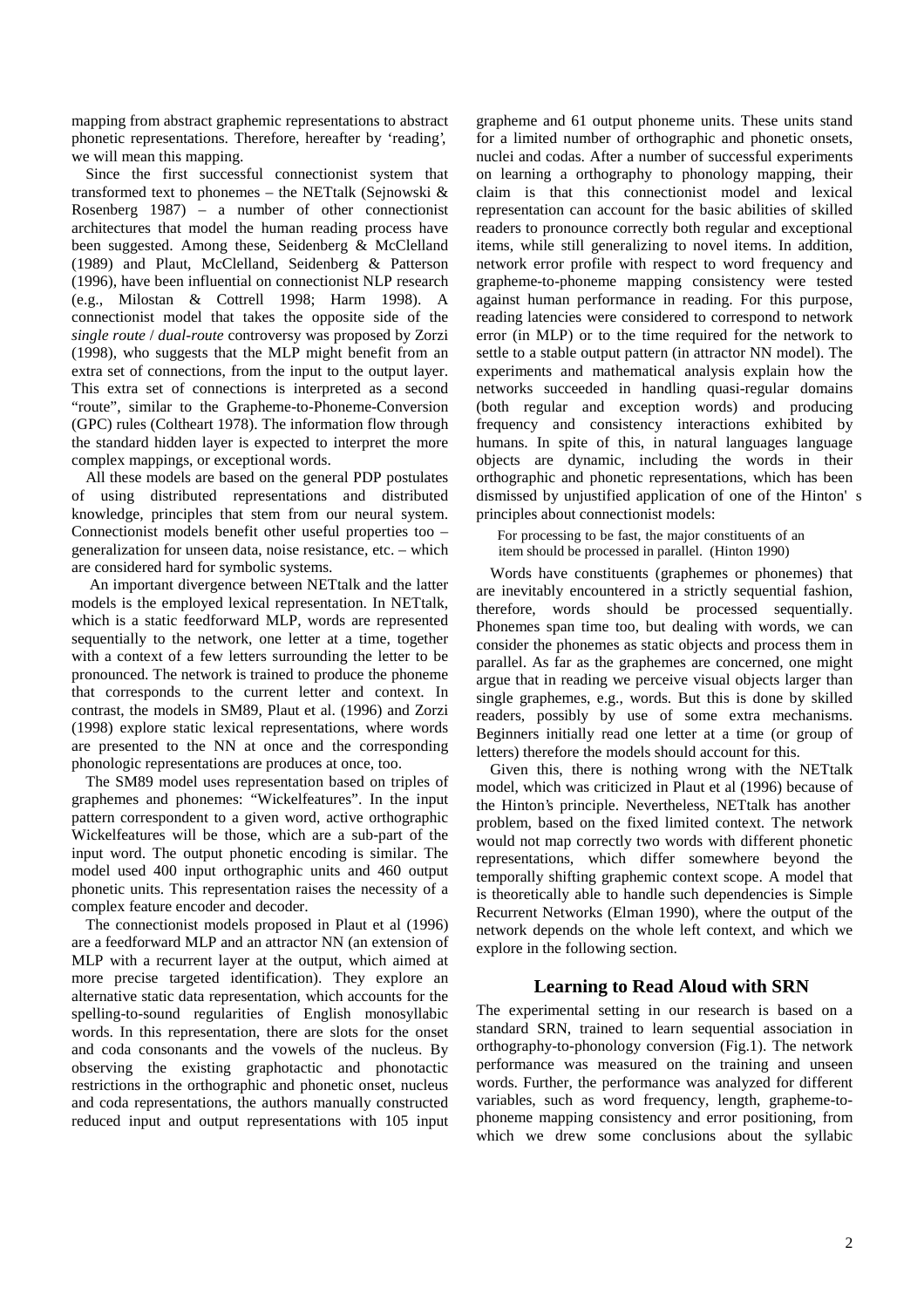structure in Dutch. Preliminary analysis of a damaged network and its correlation to dyslexia is provided too.



Fig.1 Simple Recurrent Networks and mapping from orthography to phonology.

#### **Method**

A Simple Recurrent Network (Elman 1990) was trained to learn a sequential mapping: the orthography-to-phonology conversion of all 6100monosyllabic Dutch words, as extracted from CELEX lexical database. The same corpus was used in our previous studies on graphotactics and phonotactics (SNB98). The data set contains orthographic and phonetic word representations and the frequencies of word occurrence in the Dutch language. This corpus was split into a training set (5100 words) and a test set (1000 words). The orthographic and phonetic word representations have mean length 4.53 (σ=1.08, *min*=3, *max*=9), and 3.92  $(\sigma = 0.94, \text{ min=2}, \text{ max=8})$  respectively. The word representations are built of 26 graphemes and 44 phonemes, plus one extra symbol representing space ('#'), used as a filler specifing end-of-word. The graphemes and phonemes were encoded orthogonally, that is, for each grapheme and phoneme, there is one input or output neuron respectively. One might speculate that with regard to the network associative capacity, this representation is equivalent to a distributed, feature-based representation, because we can always add two more static layers that decode and encode such feature-based representations to the orthogonal ones. During training and testing, the orthographic and phonetic word representations were given to the network sequentially, one symbol at a time. In order for the network to be able to correctly reproduce different phonological representations for words with identical beginnings (left context), phonological production is delayed for three steps. In this manner, the network receives partial right context as well. Therefore, the network decision at each moment is based on the full left and partial right context (3 graphemes), simultaneously encoded distributively in the context layer.

Experiments were conducted with different number of hidden neurons, ranging from 100 to 400. Best performance was found with the largest network. In this report, we present results for a network with 200 hidden neurons, resulting in about 55,000 weights. The network architecture is given in Fig.1, where an example mapping from the orthographic to the phonetic representation of the word 'nets' is shown as well. The delay is implemented technically by producing three filling symbols ( end-ofword - '#' ) at the output and feeding the input with the same symbol until the full phonetic representation is generated at the output layer.

## **Training**

The training process is organised in epochs, in the course of which the whole training data set (5100 words) is presented to the network in accordance with word distribution, that is, word frequencies (SNB98). In order to reduce the learning time, the actual word frequencies were shrunk by applying a logarithm function, resulting in about 12,500 training sequences per session. Such an approach has been used by other authors as well (e.g., Plaut et al 1996; Zorzi 1998). Next, for each word, the sequence of graphemes is presented to the input, one by one, followed by three endof-word symbols. Each time step is completed by copying the hidden layer activations to the context layer, which are used in the next step (Elman, 1990). At the same time, after the network generates its expectations for the phonemes at the output layer, the representation of the true phoneme is used to compute an error for the current time step. This error is used by the BackPropagation Through Time (BPTT) learning algorithm (see for details Haykin 1994; SNB98), which includes a forward move where errors are collected and a backward move, during which global error is backpropagated through time until the beginning of the current training sequence. This process is followed by updating the network weights with values, accumulated during the backward move. The state of the network (i.e., the context memory) is reset after processing one word.

The network was trained on 18 epochs, resulting in approximately 200,000 word presentations. The total number of individual word presentations ranged from 18 to 200, according to the individual word frequencies. The network started with a sharp error drop to about 4%, slowly decreasing down to 1.2% (see Table 1).

Table 1. Dynamics of the SRN error during the training.

| Epoch                  |      | -4 |     | <b>L</b> | ີ  |
|------------------------|------|----|-----|----------|----|
| $\frac{1}{2}$<br>Error | $\%$ | 2% | 60/ | 0/2      | 0/ |

We expect further error decrease with longer training, although this would need much more training time, because the learning coefficient  $n$  decreases by 30% after each epoch, starting from 0.3 and restricted with a bottom limit at 0.001. Learning grapheme to phoneme conversion is quite a difficult task, so we had to apply some other special techniques to improve it. First, instead of the standard Backpropagation algorithm, we used a BPTT learning scheme as described above. Next, standard momentum  $\alpha$ =0.5 term was applied. Further, the training process was supervised by an evolutionary algorithm that trained a pool of networks on the same problem and after each training epoch, it eliminated the network with the worst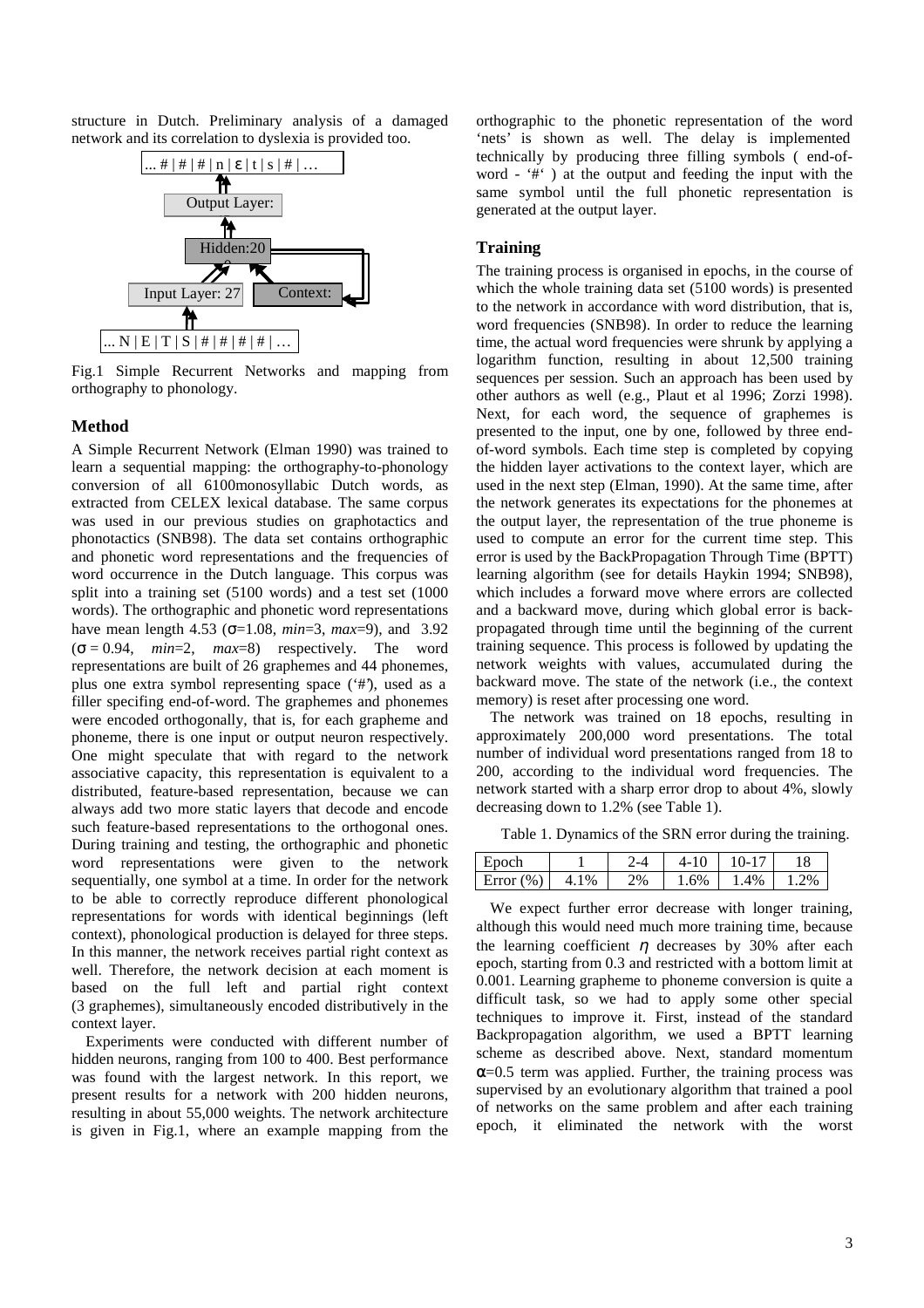performance, keeping clones of the networks that performed better. This training method was developed in our previous studies on phonotactics (SNB98) and was found to perform better than the standard single-network training.

#### **Performance**

A procedure that examined all training examples followed each training epoch, in which we distinguished phonemic and network errors. *Phonemic* error occurred if during the network processing, the most active neuron didn't correspond to the expected phoneme. *Network* error estimated the percent of all mispronounced phonemes, weighted by the frequency of the word the phonemes belong to. This procedure results in fear estimation of the network performance, accounting for the distribution of the words in natural language. As we mentioned earlier, the final network error estimated during the training was 1.2%. We analyzed the type of the incorrect productions the network has made and found that 75% of them were substitutions between close phonemes, mainly vowels, which might be used as an argument to reduce error.

The generalization capabilities of the network were tested on a test set, which contained the orthographic and phonetic representations of 1000 unseen during training words. For the sake of comparison to Plaut et al (1996), we should note, that the test words should be interpreted as *nonwords* because they have not been used for training. We could use them for testing, because we had their correct phonetic representations. Still, there might be words that are exceptional with regard to the reading, therefore we expected higher error. The performance on this test set was 1.4%, which confirmed that the network learned the Dutch GPC rules for monosyllables. As we predicted, error increase was primary due to the exceptional words.

The overall performance is similar to Zorzi (1998) and worse than SM89, and Plaut et al (1996), which we attribute to the twice larger data set and incomplete training. Obviously, the 18 training epochs resulting in 18 up to 200 exposures for a single word were not enough to achieve perfect performance, especially for the exceptional words. Also, networks with larger hidden layers tend to learn better, however at the cost of longer training time.

#### **Error profile analysis**

In addition to overall network accuracy, connectionist systems that model lexical tasks also aim at approximating the correspondent human performance with regard to different variables such as word frequency. This aspect in connectionist modeling is important, because it contributes to verifying whether the suggested models can be used for modeling the correspondent human processes. For this purpose, the model performance is compared with reaction time or error in reading.

The variables we examined were word *frequency*, word *length*, *consistency* of the grapheme-to-phoneme mapping and *error positioning*. Previous reports (Plaut et al 1996; Zorzi 1998) deal mainly with word frequency and consistency, unable to exhibit significant length effects. The sequential nature of SRNs and structure of the training process naturally involve these characteristics, so we were able to test them, as does Plaut (*in press*).

Consistency in orthography to phonology conversion measures how much the pronunciation of a given item is coherent to the pronunciation of orthographically similar items. An interesting issue is how to measure consistency. Plaut et al (1996) used the similarity in spelling of *rhymes* (see below) in order to estimate it. We adopted another definition, suggested by Jared et al (1990), according to which consistency depends on the summed frequency of the word's *friends* and word's *enemies*. "Friends" are words with similar spelling and similar pronunciation, while "enemies" are words with similar spelling, but distinct pronunciation. We categorized consistency into four categories (similarly to Plaut et al 1996). Words with many more friends than enemies are called *regular*, as opposed to words with many more enemies than friends, which are named *exceptions*. There are two intermediate categories – *ambiguous* – with as many friends as enemies – and *semiregular* – with somewhat more friends than enemies. Error with regard to consistency is given in Table 2. The strong interaction between error and consistency is in parallel to the observed effect of reduced naming latencies and greater accuracy in pronunciation for regular words and increased latencies and lower pronunciation accuracy for irregular ones (Coltheart 1978; Glusko 1979). Still, we see in Table 2 much higher error for exceptional words, which we attribute to the insufficient training.

Table 2. SRN performance against word consistency.

|                     |      |     | Consistency Exception Ambiguous Semi-Regular Regular |         |
|---------------------|------|-----|------------------------------------------------------|---------|
| $\text{Error}(\% )$ | 30 % | 5 % | $0.8\%$                                              | $0.1\%$ |
| Entropy             | . .4 |     | 1.05                                                 | 1.0     |

The next important effect we verified was the network performance for different word frequencies (Table 3). This effect was observed in most of the models (Plaut 1996, 1998; Zorzi 1998) and psycholinguistic studies; The SRN also exhibited good frequency effects with up to five times better performance for high-frequency words as compared to the low-frequency items.

Table 3. SRN performance against word frequency.

| <b>Frequency</b> Low Mid-Low Mid Mid-High High |      |         |         |         |
|------------------------------------------------|------|---------|---------|---------|
| Error $(\% )$   4.1%                           | 1.5% | $1.0\%$ | $0.7\%$ | $0.8\%$ |

In previous studies (Plaut et al 1996 for review) important frequency-consistency interaction was found, where the frequency effect almost disappears for consistent words. To test for this effect, we conducted 2-dimensional analysis of error with regard to frequency and consistency and found the pattern exhibited in human reading studies (Fig.2). Frequency is unimportant for consistent words, somewhat important for ambiguous words and crucial for exceptional words. We should note that the significant error for very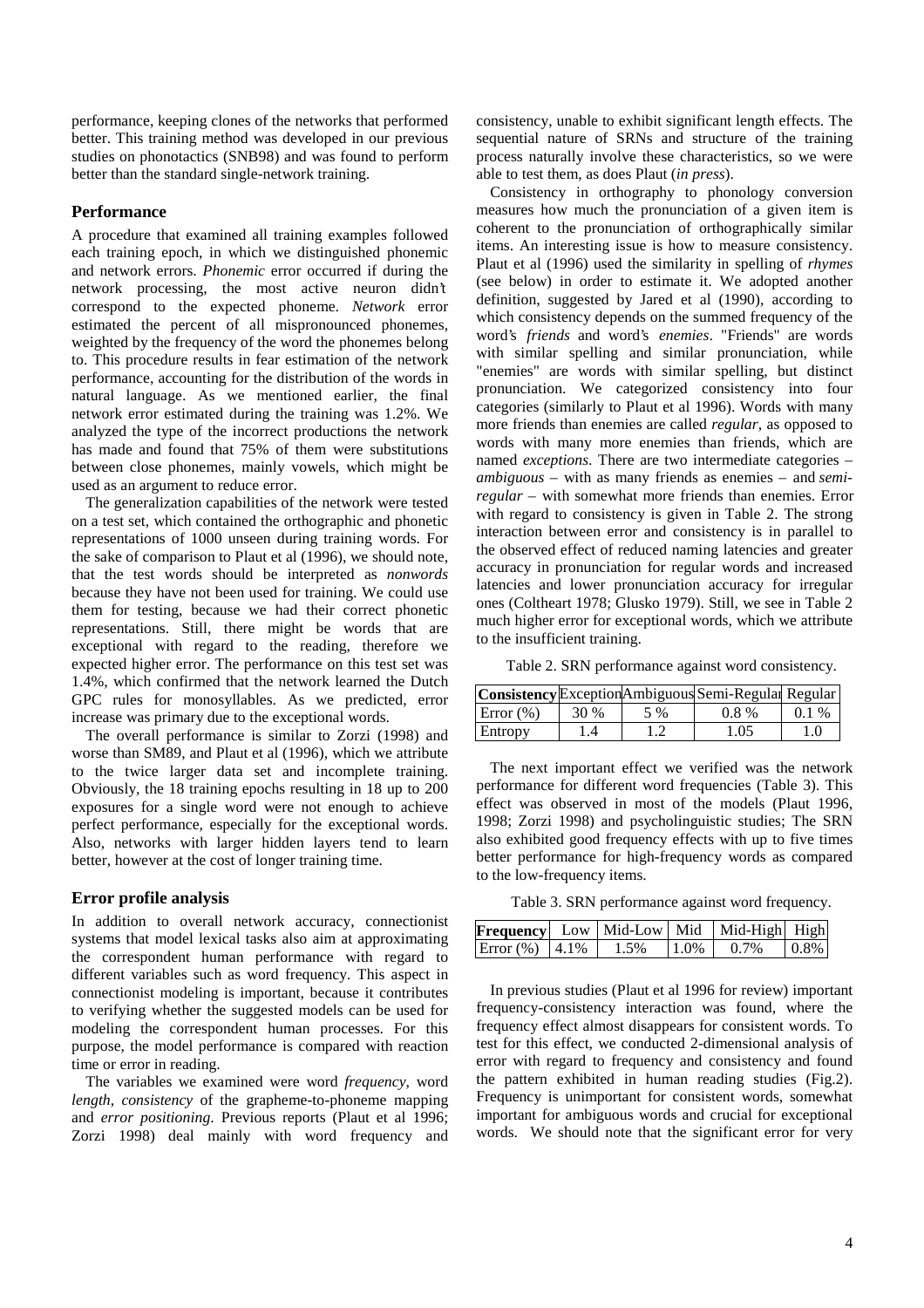exceptional words doesn't influence much the overall error, due to the very small number of words from that category.



**Fig**.**2** Network error for various degrees of grapheme-tophoneme consistency as a function of frequency & consistency. The frequency influence on error almost disappears for regular words, where error is very small.

Further, we analyzed the network performance with regard to word length. Connectionist models based on static word representations didn't show apparent interaction between error and length, because static word processing can not be affected by word length. This was the reason Plaut to turn to a sequential connectionist model in his recent paper (*in press*). As we see in Table 4, there is a specific U-shaped dependency between error and word length. For short and long words, error is higher than for words of size 4 to 7. Our explanation for the higher error of the short words is that the network doesn't have enough information to produce the correct pronunciation. On the other hand, the higher error for longer words is easy to explain, as error accumulates during left context processing.

Table 4. SRN performance against word length.

| Length              |      |         | Short Mid-Short Mid Mid-Long Long |      |
|---------------------|------|---------|-----------------------------------|------|
| Error $(\% )$   11% | 3.1% | $2.5\%$ | 3.0%                              | 5.6% |

And finally, we present an error analysis with regard to the position at which it appears during the process of phoneme producing (Table 5). Given the higher error for longer words one might expect that higher error at the final positions, but it is not so clear why it is higher at the  $2<sup>nd</sup>$  and  $3<sup>rd</sup>$  positions. In order to answer to this question, we conducted further finer-grained analyze of the position of the error concentrating on sub-lexical units.

Table 5. SRN performance against error position.

| <b>Position</b> |    |     |      |                | n- |
|-----------------|----|-----|------|----------------|----|
| Error $(\%)$    | 9% | .8% | $\%$ | $\frac{10}{6}$ | ر  |

#### **Syllabic structure**

Most linguists divide syllables into *onset* (which contains the initial consonants), followed by *nucleus* (intermediate vowels) and ending with *coda* (the final consonants). Also, they look for a more complex internal structure of the syllable, e.g., (1) or (2) (Kessler & Treiman 1997), most theoretical linguists preferring (1).

(1)  $($  onset – rhyme( nucleus – coda) )

#### (2) ( body(onset – nucleus) – coda )

Observing the non-uniform error distribution in the words (see above), we were interested how the error was distributed into the above sub-syllabic units. The results showed that the higher error in the middle of the words was due to higher error at the vowel positions (which includes positions 2 and 3 in Table 5 due to variable onset length). The error at the vowel was 8%, while the error in the coda was about 1.9%. There was lower error in the onset as well  $(1.5\% - 1.8\%)$ . This means that there is a specific error break at the transition onset-nucleus. This error peak is in parallel to another interesting fact that we observed, namely that the mean entropy in the body was 3.37,  $\sigma$ =0.55, while the mean entropy in the rhyme was 1.90,  $\sigma$ =1.21. This supports statistically the position that the body is less coherent, and the rhyme more.

Therefore, we can conclude that the syllabic structure in Dutch is not plain, but follows the onset-rhyme division (1). The same structure was found in English as well (Kessler & Treiman 1997). With a non-sequential model this would be difficult to measure.

## **Network damaging and dyslexia**

The PDP models are well known for their damage resistance due to their distributed way of representing data and knowledge. A network damage might consist of loss of neurons or memory distortion. We experimented with adding noise to weights and neuron removal. The noise was represented as random numbers, uniformly distributed in the range [-p … p]. There was no apparent effect of 1-2% hidden neurons removal, which was similar to adding slight noise (p=0.10) to 90% of the neurons, while removing 5% of the hidden neurons resulted in 20-25% error, which was similar to adding noise with  $p=0.30$ . A milder effect was observed with noise p=0.20, where the error jumped to 6%.

We investigated how damages influenced network performance for various frequency and consistency levels, searching for processes similar to those found in dyslexics. There are two main categories of dyslexia resulting from brain damage (Coltheart 1993; Plaut 1996). In *surface* dyslexia, patients can read non-words but have problems with exceptional words – they regularize them by using Grapheme-to-Phoneme-Conversion (GPC) rules (Colthearth 1993). The other pattern, *phonological* dyslexia is characterized by difficulties in pronunciation of non-words, although familiar words can be read, i.e., patients seem to have lost GPC rules. The pattern of error we observed after network damage looks like phonological dyslexia. The exceptional words get worse, but the affect on regular words is more apparent. Mild damage (noise, p=0.20 or discarding 2-3% of the hidden neurons) affects ambiguous (from 4-5% to 15% error) and regular words (from 0.2-1% to 2-10% error) much more than words with exceptional pronunciation. At the same time, the frequency effect was reduced significantly. More severe damage (removing 5% neurons or noise, p=0.30) resulted in much larger error for regular words and a fading of consistency effect.